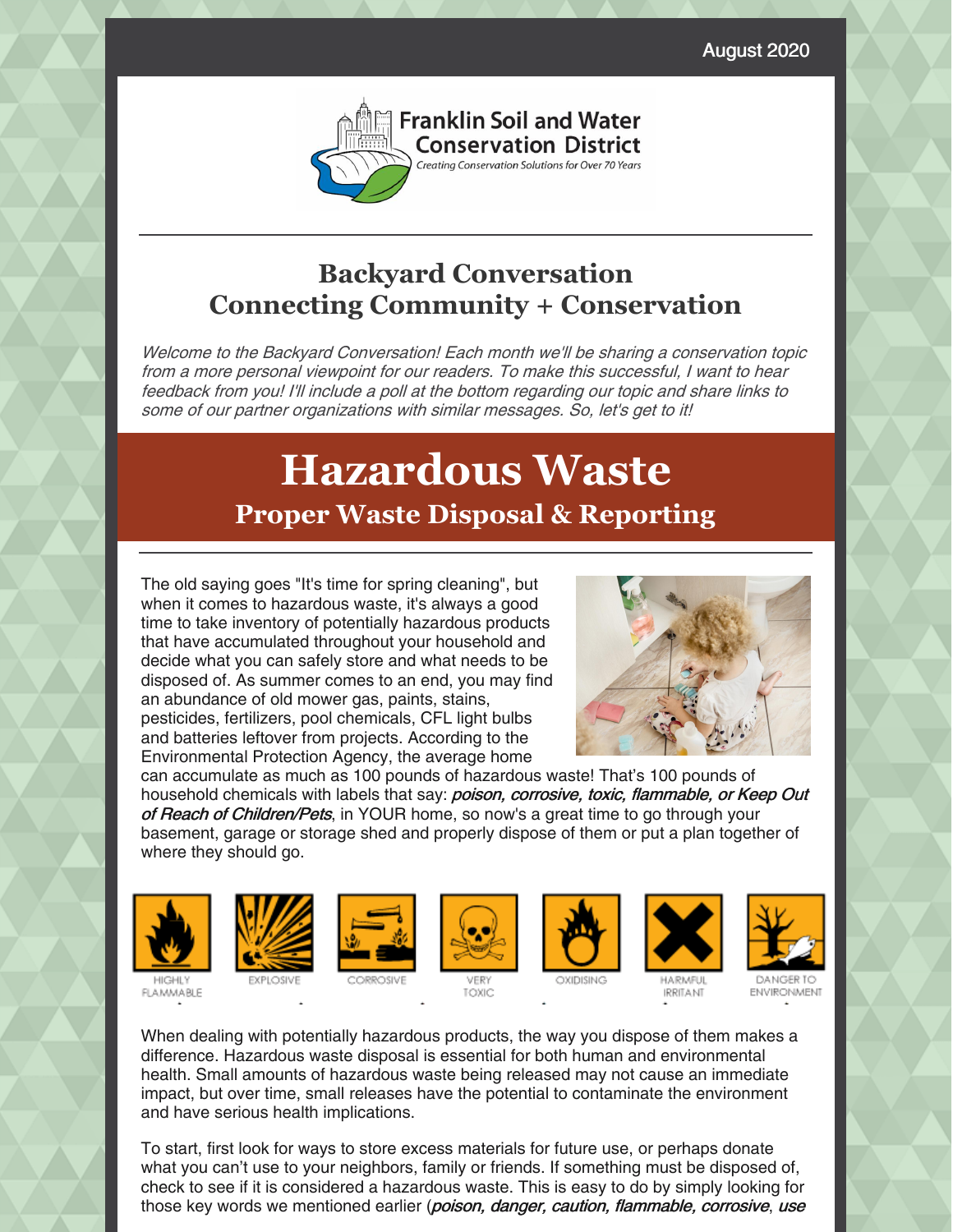in a well-ventilated area). These types of products are considered hazardous and should never be thrown in the trash or poured down a drain, as they can end up contaminating our soil and water.



In Franklin County, the best way for residents to dispose of these household wastes is through mobile collection events or at the Solid Waste Authority of Central Ohio (SWACO) Household Hazardous Waste Center [\(http://www.swaco.org/195/Household-Hazardous-](http://www.swaco.org/195/Household-Hazardous-Waste)Waste)

#### UPCOMING HAZARDOUS WASTE COLLECTION EVENTS

September 12, 2020 - 8 am to 2 pm Westerville Service Complex 350 Parkmeadow Rd. Westerville, Ohio

September 28, 2020 - 8 am to 2 pm Kingston Center 3226 Kingston Ave. Grove City, Ohio

### **Did You Know?**

Franklin County has our own Environmental Court? The Franklin County Municipal Court Environmental Division has jurisdiction over criminal and civil cases pertaining to Water, Land, and Air pollution that occur in our County. Offenses can range from misdemeanor to felony level depending on the severity of the offense. The Franklin County Municipal Court Environmental Judge, Stephanie Mingo, has provided additional information on the repercussions of illegal dumping. She states, "As the presiding Environmental Judge, I unreservedly encourage individuals and businesses to



properly dispose of all waste, not only because of the criminal aspects of the action, but because it is our duty to protect the environment and our natural resources for our fellow citizens, our future generations, and for wildlife that cannot protect itself. Incidences of illegal dumping of trash, disposal of paint and oil into storm sewers, and prohibited discharge of industrial products into streams are all examples of cases heard in the Environmental Division. Parties who are found guilty may be sentenced to fines, restitution for cleanup efforts, intensive probation, community service hours with the Court's Community Cleanup Crew, and jail time."

#### [www.environmentalcourt.us](https://www.environmentalcourt.us/)

### **POLL TIME**

Did you know you can report littering & illegal dumping yourself through It's A Crime?

**Particular [Select](https://campaignlp.constantcontact.com/forms/response?id=J8o3nMZDgQ4xZ25jJV7VbxFmeH3eO8r7aZmYkAmO_7xkYuMD5NabgVvDaTLqSDtwYvn0K-hkh4QEoIQaXtw1uSjVJYZsmMDMSspwYPkLVscPNh8gzIVTSNv8IdsWXOxPeYlPdr1dS1E91CARFy73DTOG-4pfviHuGOUDDgK3JR2JdLchnSbYLMRgT6tUpHLNuzWk_BooTyXFYMefTsr-aw&encVer=1&c=&ch=) Select Select** 

**No [Select](https://campaignlp.constantcontact.com/forms/response?id=J8o3nMZDgQ4xZ25jJV7VbxFmeH3eO8r7aZmYkAmO_7xkYuMD5NabgVvDaTLqSDtwYvn0K-hkh4QEoIQaXtw1uSjVJYZsmMDMSspwYPkLVscPNh8gzIVTSNv8IdsWXOxPeYlPdr1dS1E91CARFy73DTOG-4pfviHuGOUDDgK3JR2JdLchnSbYLMRgT6tUpHLNuzWk_BooTyXXN6S9LkQxSg&encVer=1&c=&ch=)**